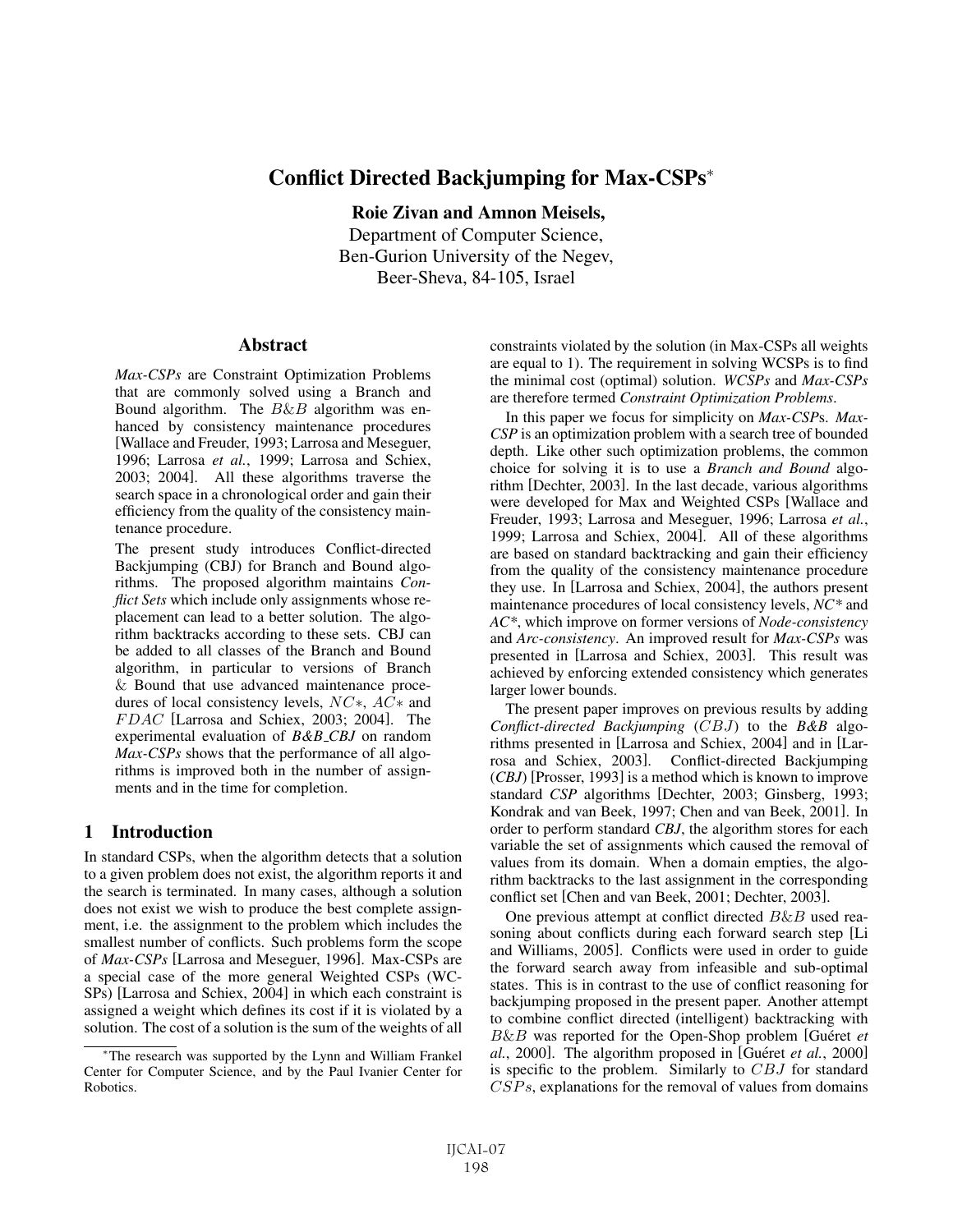are recorded and used for resolving intelligently the backtrack destination.

Performing back-jumping for *Max-CSPs* is more complicated than for standard *CSPs*. In order to generate a consistent conflict set, all conflicts that have contributed to the current lower bound must be taken into consideration. Furthermore, additional conflicts with unassigned values of equal or higher costs must be added to the conflict set in order to achieve completeness.

The required information needed for the detection of the culprit variables that will be the targets for the algorithm backjumps is polynomial. The maintenance of the data structures does not require additional iterations of the algorithm.

The results presented in this paper show that as reported for standard CSPs by [Chen and van Beek, 2001], the improvement in run-time is dependent on the degree of the consistency maintenance procedure. However, the factor of improvement in the number of assignments when using CBJ is consistent and large.

*Max-CSPs* are presented in Section 2. A description of the standard *B&B* algorithm along with the maintenance procedures NC∗, AC∗ and F DAC is presented in Section 3. Section 4 presents the *CBJ* algorithm for *B&B* with NC∗, AC∗ and  $FDAC$ . An extensive experimental evaluation, of the contribution of conflict directed backjumping to  $B\&B$  with  $NC<sub>*</sub>, AC<sub>*</sub>$  and  $FDAC$ , is presented in Section 5. Our conclusions are in Section 6.

### 2 Max Constraint Satisfaction Problems

A *Max - Constraint Satisfaction Problem* (*Max-CSP*) is composed, like standard *CSP*, of a set of n variables  $X_1, X_2, ..., X_n$ . Each variable can be assigned a single value from a discrete finite domain  $\{D_1, D_2, ..., D_n\}$  respectively. Similarly to former studies of *Max-CSPs* [Larrosa and Meseguer, 1996; Larrosa *et al.*, 1999; Larrosa and Schiex, 2003], we assume that all constraints are binary. A binary constraint  $R_{ij}$  between any two variables  $X_j$  and  $X_i$  is a subset of the Cartesian Product of their domains;  $R_{ij} \subseteq D_j \times D_i$ .

An assignment (or a label) is a pair  $\langle var, val \rangle$ , where  $var$ is a variable and val is a value from var's domain that is assigned to it. A *partial solution* is a set of assignments of values to variables. The cost of a partial solution in a *Max-CSP* is the number of constraints violated by it (conflicts). An optimal solution to a *Max-CSP* is a partial solution that includes all variables and which includes a minimal number of unsatisfied constraints, i.e. a solution with a minimal cost.

# 3 The Branch and Bound algorithm

Optimization problems with a finite search-space are often solved by a Branch and Bound (*B&B*) algorithm. Both *Weighted CSPs* and *Max-CSPs* fall into this category.

The *B&B* algorithm is presented in Figure 1. The general structure of the algorithm is different than its recursive presentation in [Larrosa and Schiex, 2004]. In order to be able to perform backjumping, we need an iterative formulation (cf. [Prosser, 1993]). We use an array of states which hold for each successful assignment the state of the algorithm before it was performed. After each backtrack the current

#### B&B

- 1. current\_state  $\leftarrow$  initial\_state;<br>2.  $CPS \leftarrow \text{emptu}$ \_assignment;
- 2.  $CPS \leftarrow empty\_assignment;$ <br>3.  $i \leftarrow 0;$
- 3.  $i \leftarrow 0;$ <br>4 while(*i*
- 4. while( $i \ge 0$ )<br>5. if( $i = n$ )
- $if(i = n)$
- 6. upper\_bound  $\leftarrow$  lower\_bound;<br>7.  $i \leftarrow i 1$ ;
- 7.  $i \leftarrow i 1;$ <br>8. **else foreach** (
- 8. **else foreach**  $(a \in D_i)$ <br>9. *temp state*  $\leftarrow cur$
- 9.  $temp\_state \leftarrow current\_state;$ <br>10.  $update\_state(temp\_state, i, a);$ 
	- update\_state( $temp\_state, i, a$ );
- 11. **if(local\_consistent**(temp\_state))
- 12. states[i] ← current\_state;<br>13. current\_state ← temp\_sta
- 13. current\_state ← temp\_state;<br>14.  $i \leftarrow i+1$ ;
- 14.  $i \leftarrow i + 1;$ <br>15.  $i \leftarrow \text{find\_culpri}$
- 15.  $i \leftarrow \text{find\_culprit\_variable}();$ <br>16. *current state*  $\leftarrow$  *states[i]*:
- $current\_state \leftarrow states[i];$

update\_state( $temp\_state$ ,  $i$ ,  $val$ )

- 17. add  $(i, val)$  to  $temp\_state.CPS;$
- 18.  $temp\_state.CPS-cost \leftarrow temp\_state.CPS-cost + cost(i, val);$
- 19. for  $j \leftarrow (i + 1)$  to  $(n 1)$ <br>20. foreach  $(a \in temp\_stat$
- 20. **foreach**  $(a \in temp\_state.D_j)$ <br>21. **if**(conflicts( $\langle i, val \rangle, \langle j, a \rangle$ ))
- 21. **if**(conflicts( $\langle i, val \rangle$ ,  $\langle j, a \rangle$ ))<br>22.  $cost(a, i) \leftarrow cost(a, i) +$
- $cost(a, i) \leftarrow cost(a, i) + 1;$

### Figure 1: Standard B&B algorithm

state of the algorithm will be set to the state which was stored before the culprit assignment was performed. The space complexity stays the same as in the recursive procedure case, i.e. larger than a single state by a factor of  $n$ . For simplicity of presentation we use a fixed order of variables and the function find culprit variable simply returns  $i - 1$ .

The naive and exhaustive  $B\&B$  algorithm can be improved by increasing the level of the maintained local consistency. As a result, the value of the *lower*-bound of a *current partial solution* is increased. After each assignment, the algorithm performs a consistency maintenance procedure that updates the costs of potential future assignments and increases its chance to detect early a need to backtrack. Three of the most successful *consistency check* functions are described next.

### 3.1 Node Consistency and NC\*

Node Consistency is a very standard consistency maintenance method (analogous to Forward-checking in standard  $CSPs$ ) [Dechter, 2003]. The main idea is to ensure that in the domains of each of the unassigned variables there is at least one value which is consistent with the current partial solution (CPS). For each value in a domain of an unassigned variable, one must determine whether assigning it will increase the *lower*-bound beyond the limit of the *upper*-bound. To this end, the algorithm maintains for every value a cost which is its number of conflicts with assignments in the CPS. After each assignment, the costs of all values in domains of unassigned variables are updated. When the sum of a value's cost and the cost of the CPS is higher or equal to the *upper bound*, the value is eliminated from the variable's domain. An empty domain triggers a backtrack.

The down side of this method in *Max-CSPs* is that the number of conflicts counted and stored as the value's *cost*, does not contribute to the global *lower\_bound* and it affects the search only if it exceeds the *upper bound*. In [Larrosa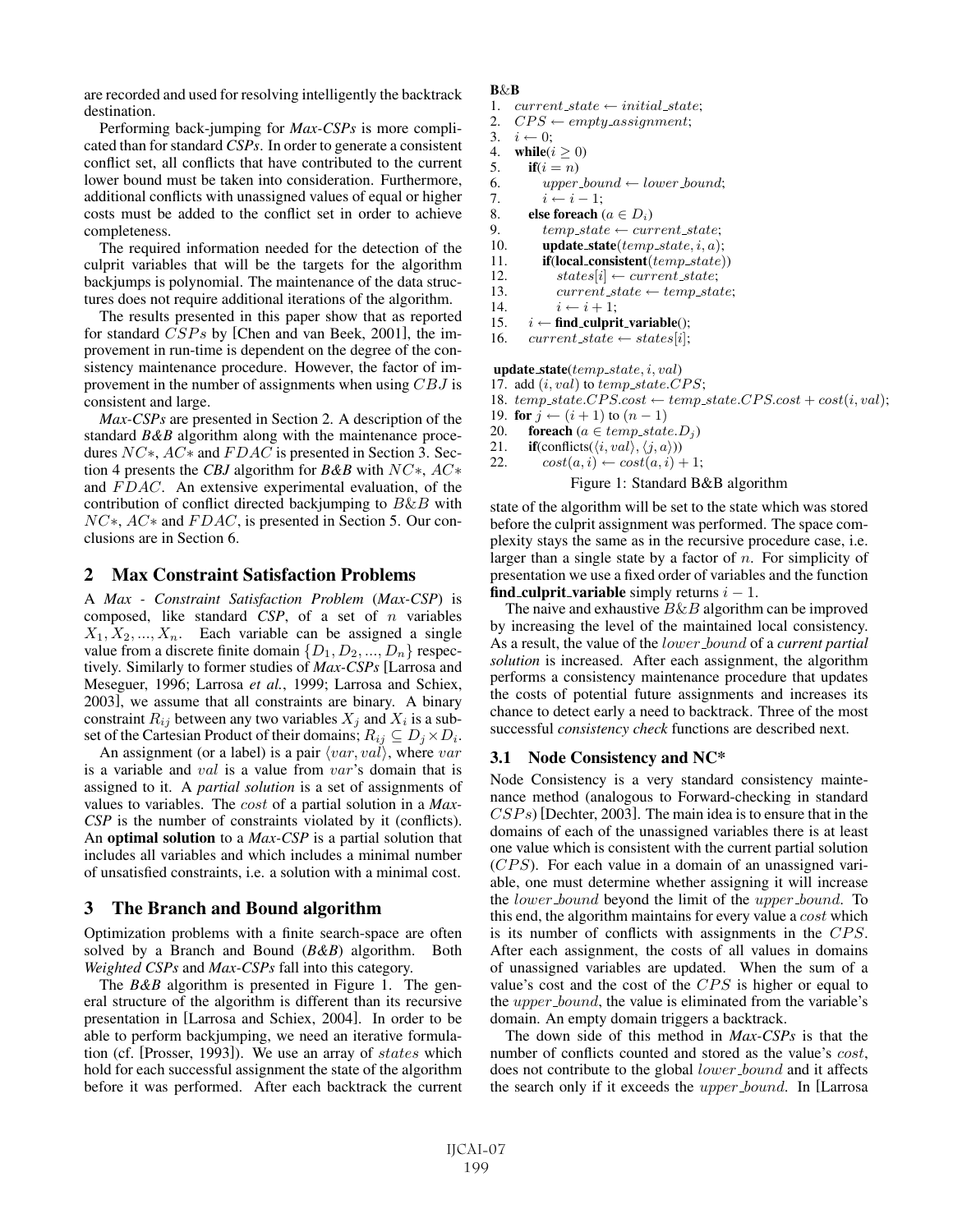$NC^*(i)$ 1. for  $j \leftarrow (i + 1)$  to  $(n - 1)$ <br>2.  $c_i \leftarrow min\_cost(D_i)$ : 2.  $c_j \leftarrow min\_cost(D_j);$ <br>
3. **foreach**  $(a \in D_j)$ 3. **foreach**  $(a \in D_j)$ <br>4 **a**  $cos t \leftarrow a$  co 4.  $a.\text{cost} \leftarrow a.\text{cost} - c_j;$ <br>5.  $C_A \leftarrow C_A + c_i;$ 5.  $C_{\phi} \leftarrow C_{\phi} + c_j;$ <br>6.  $lower-bound \leftarrow C$ 6. lower\_bound  $\leftarrow CPS-cost + C_{\phi};$ <br>7. **for**  $i \leftarrow (i + 1)$  to  $(n - 1)$ 7. for  $j \leftarrow (i + 1)$  to  $(n - 1)$ <br>8. foreach  $(a \in D_i)$ 8. **foreach**  $(a \in D_j)$ <br>9. **if**  $(a \cos t + \ln n)$ 9. **if**( $a.cost + lower-bound \ge upper-bound$ )<br>10.  $D_i \leftarrow D_i \setminus a$ ;  $D_i \leftarrow D_i \setminus a;$ 11. **return** (lower\_bound  $\lt$  upper\_bound); Figure 2: Standard NC\*

and Schiex, 2004], the authors suggest an improved version of Node Consistency they term *NC\**. In *NC\** the algorithm maintains a global cost  $C_{\phi}$  which is initially zero. After every assignment, all costs of all values are updated as in standard NC. Then, for each variable, the minimal cost of all values in its domain,  $c_i$ , is added to  $C_\phi$  and all value costs are decreased by  $c_i$ . This means that after the method is completed in every step, the domain of every unassigned variable includes one value whose cost is zero. The global lower\_bound is calculated as the sum of the CPS's cost and  $C_{\phi}$ .

Any value whose lower\_bound, i.e. the sum of the  $CPS$ 's cost,  $C_{\phi}$  and its own cost, exceeds the limit of the upper\_bound, is removed from the variable's domain as in standard NC [Larrosa and Schiex, 2004].

The NC∗ consistency maintenance function is presented in Figure 2.

# 3.2 Arc Consistency and AC\*

A stronger consistency maintenance procedure which is known to be effective for CSPs is *Arc Consistency* (AC) [Bessiere and Regin, 1995].

In *Max-CSPs*, a form of Arc-Consistency is used to project costs of conflicts between unassigned variables [Larrosa and Meseguer, 1996; Larrosa *et al.*, 1999; Larrosa and Schiex, 2003; 2004].  $AC*$  combines the advantages of AC and  $NC*$ . After performing  $AC$ , the updated cost of the values are used by the NC∗ procedure to increase the global cost  $C_{\phi}$ . Values are removed as in  $NC*$  and their removal initiates the rechecking of  $AC$ . The system is said to be  $AC*$  if it is both  $AC$  and  $NC*$  (i.e. each domain has a value with a zero cost) [Larrosa and Schiex, 2004].

# 3.3 Full Directed Arc Consistency

The FDAC consistency method enforces a stronger version of Arc-Consistency than  $AC*$  (cf. [Larrosa and Schiex, 2003]). Consider a CSP with an order on its unassigned variables. If for each value  $val_{i_k}$  of variable  $V_i$ , in every domain of an unassigned variable  $V_j$  which is placed after  $V_i$  in the order, a value  $val_{j_s}$  has a cost of zero and there is no binary constraint between  $val_{i_k}$  and  $val_{j_s}$ , we say that the CSP is in a  $DAC$  state. A CSP is in a  $FDAC$  state if it is both  $DAC$ and  $AC*$ .<sup>1</sup>

For a detailed description of  $FDAC$  and demonstrations of how FDAC increases the lower bound, the reader is referred to [Larrosa and Schiex, 2003].

# 4 Branch and Bound with CBJ

The use of Backjumping in standard *CSP* search is known to improve the run-time performance of the search by a large factor [Prosser, 1993; Kondrak and van Beek, 1997; Dechter and Frost, 2002; Chen and van Beek, 2001]. Conflict directed Backjumping (*CBJ*) maintains a set of conflicts for each variable, which includes the assignments that caused a removal of a value from the variable's domain. When a backtrack operation is performed, the variable that is selected as the target, is the last variable in the conflict set of the backtracking variable. In order to keep the algorithm complete during backjumping, the conflict set of the target variable, is updated with the union of its conflict set and the conflict set of the backtracking variable [Prosser, 1993].

The data structure of conflict sets which was described above for *CBJ* on standard CSPs can be used for the B&B algorithm for solving *Max-CSPs*. However, additional aspects must be taken into consideration for the case of *Max-CSPs*.

In the description of the creation and maintenance of a consistent conflict set in a  $B\&B$  algorithm the following definitions are used:

Definition 1 *A* global conflict set *(*GCS*) is the set of assignments whose replacement can decrease the* lower bound*.*

**Definition 2** *The current\_cost of a variable is the cost of its assigned value, in the case of an assigned variable, and the minimal cost of a value in its* current domain *in the case of an unassigned variable.*

**Definition 3** *A* conflict list of value  $v_{i_j} \in D_i$ , is *the ordered list of assignments of variables in the* current partial solution*, which were assigned before variable i*, and which conflict with  $v_i$ .

**Definition 4** *The conflict\_set of variable*  $X_i$  *with cost*  $c_i$  *is the union of the first (most recent)*  $c_i$  *assignments in each of the conflict lists of all values of*  $X_i$  *(if the conflict list of a value is shorter than* c<sup>i</sup> *then all its assignments are included in the variables' conflict\_set*).

In the case of simple  $B\&B$ , the *global* conflict set is the union of all the  $conflict\_sets$  of all assigned variables. Values are always assigned using the min-cost heuristic i.e. the next value to be assigned is the value with the smallest cost in the variable's current domain. Before assigning a variable the cost of each value is calculated by counting the number of conflicts it has with the *current\_partial\_solution*. Next, the variable's *current\_cost* is determined to be the lowest cost among the values in its *current\_domain*. As a result, the variable's *conflict\_set* is generated. The reason for the need to add the conflicts of all values to a variable's  $conflict_set$ and not just the conflicts of the assigned value, is that all the possibilities for decreasing the minimal number of conflicts of any of the variables' values must be explored. Therefore,

<sup>&</sup>lt;sup>1</sup>The code for the  $AC*$  and  $FDAC$  procedures is not used in this paper therefore the reader is referred to [Larrosa and Schiex, 2003; 2004].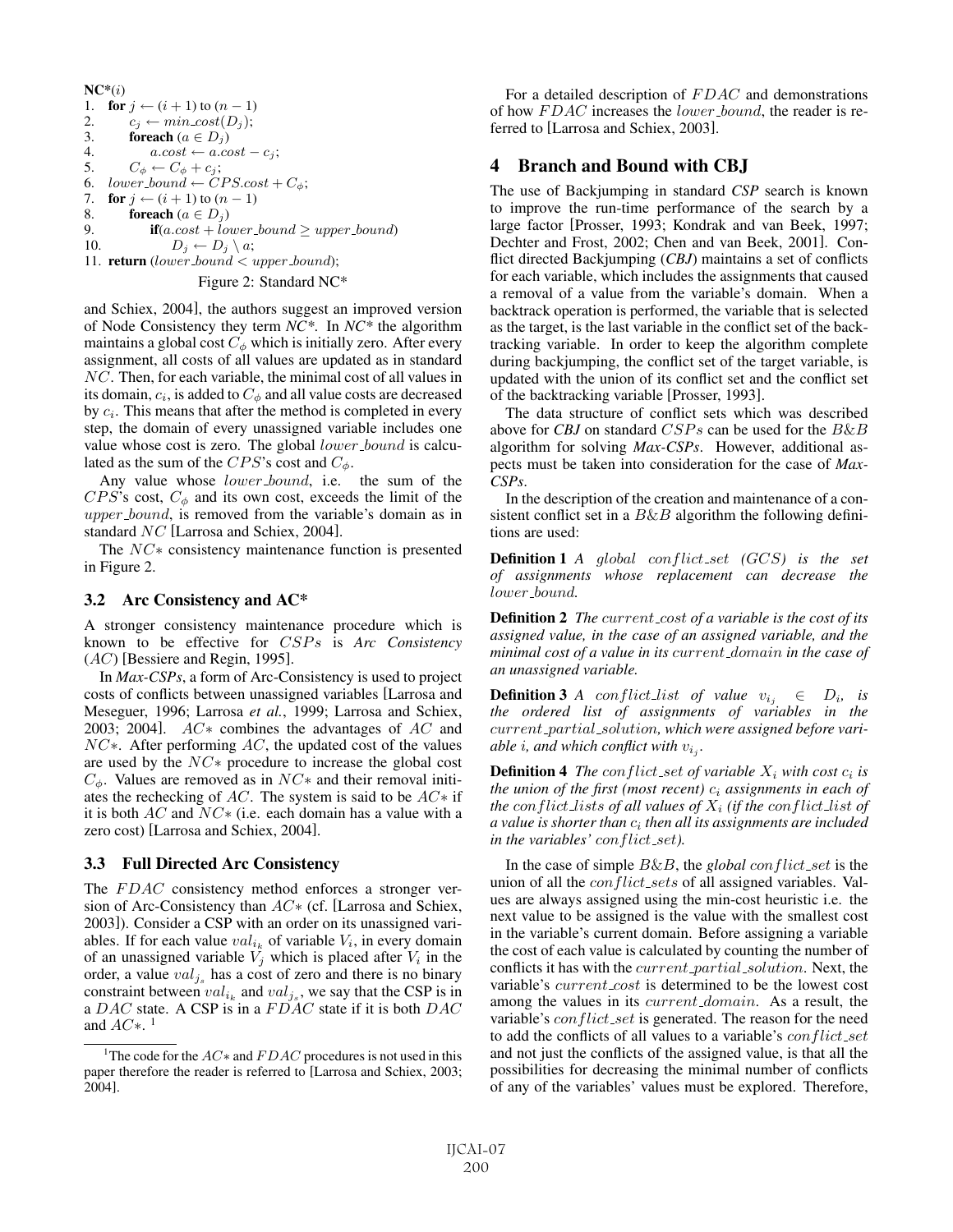$update\_state(i, val)$ 1. add  $(i, val)$  to  $CPS$ ; 2.  $CPS.cost \leftarrow CPS.cost + cost(i, val);$ <br>
3. **foreach** $(a \in D_i)$ 3. **foreach** $(a \in D_i)$ <br>4. **for** 1 to *val.co* for 1 to val.cost 5.  $GCS \leftarrow GCS \cup first-element \text{ in } a.config.$ <br>6. **remove** first element from a.con flict list 6. remove first element from a.conflict list<br>7. for  $j \leftarrow (i+1)$  to  $(n-1)$ 7. for  $j \leftarrow (i + 1)$  to  $(n - 1)$ <br>8. foreach  $(a \in D_i)$ 8. **foreach**  $(a \in D_j)$ <br>9. **if**(conflicts( $\langle i, val \rangle$ 9. **if**(conflicts( $\langle i, val \rangle$ ,  $\langle j, a \rangle$ )<br>10.  $a.cost \leftarrow a.cost + 1$ ; 10.  $a.cost \leftarrow a.cost + 1;$ <br>11.  $a.conflict_list \leftarrow a.$  $a.configlict_list \leftarrow a.configlict_list \cup (i,val);$ 

#### find culprit variable(i)

- 12. if( $GCS = \phi$ )
- 13. return −1;
- 14.  $\textit{culprit} \leftarrow$  latest assignment in  $GCS$ ;
- 15.  $GCS \leftarrow GCS \setminus \text{culprit};$
- 16. return culprit;

Figure 3: The changes in  $B\&B$  required for backjumping





the latest assignment that can be replaced, and possibly decrease the cost of one of the variables values to be smaller than the variable's current cost must be considered.

Figure 3 presents the changes needed for adding CBJ to standard *B&B*. After a successful assignment is added to the CPS, its cost is added to the cost of the CPS (lines 1,2). Then, the added cost, val.cost is used to determine which assignments are added to the global conflict set (GCS). For each of the values in the domain of variable  $i$ , the first val.cost assignments are removed and added to the GCS (lines 3-6). As a result, when performing a backjump, all that is left for function find\_culprit\_variable to do is to return the latest assignment (the one with the highest variable index) in the GCS (lines 14-16). In case the GCS is empty, function find culprit variable returns  $-1$  and as a result, terminates the algorithm (lines 12,13).

The space complexity of the overhead needed to perform *CBJ* in B&B is simple to bound from above. For a *CSP* with  $n$  variables and  $d$  values in each domain, the worst case is that for each value the algorithm holds a list of  $O(n)$  assignments. This bounds the space complexity of the algorithm's state by  $O(n^2d)$ . Since we hold up to *n* states, the overall space used is bounded by  $O(n^3d)$ .

Figure 4 presents the state of three variables which are included in the *current partial solution*. Variables  $X_1$ ,  $X_2$  and  $X_3$  were assigned values  $v_1$ ,  $v_2$  and  $v_1$  respectively. All costs of all values of variable  $X_3$  are 1. The *conflict set* of variable  $X_3$  includes the assignments of  $X_1$  and  $X_2$  even though its assigned value is not in conflict with the assignment of  $X_2$ .



Figure 5: A conflict set of an unassigned variable

However, replacing the current assignment of  $X_2$  can lower the cost of value  $v_2$  of variable  $X_3$ .

#### 4.1 Node Consistency with CBJ

In order to perform  $CBJ$  in a  $B\&B$  algorithm that uses node consistency maintenance, the *conflict\_sets* of unassigned variables must be maintained. To achieve this goal, for every value of a future variable a *conflict list* is initialized and maintained. The *conflict list* includes all the assignments in the CPS which conflict with the corresponding value. The length of the *conflict list* is equal to the cost of the value. Whenever  $NC*$  adds the cost  $c_i$  of the value with minimal cost in the domain of  $X_i$  to the global cost  $C_\phi$ , the first  $c_i$ assignments in each of the *conflict lists* of  $X_i$ 's values are added to the *global conflict set* and removed from the value's conflict lists. This includes all the values of  $X_i$  including the values removed from its domain. Backtracking to the head of their list can cause the return of removed values to the variables *current\_domain*. This means that after each run of the NC∗ procedure, the *global conflict set* includes the union of the *conflict sets* of all assigned and unassigned variables.

Figure 5 presents the state of an unassigned variable  $X_i$ . The CPS includes the assignments of three variables as in the example in Figure 4. Values  $v_1$  and  $v_3$  of variable  $X_i$ are both in conflict only with the assignment of variable  $X_1$ . Value  $v_2$  of  $X_i$  is in conflict with the assignments of  $X_2$  and  $X_3$ .  $X_i$ 's cost is 1 since that is the minimal cost of its values. Its conflict set includes the assignments of  $X_1$  since it is the first in the *conflict list* of  $v_1$  and  $v_3$ , and  $X_2$  since it is the first in the *conflict list* of  $v_2$ . After the  $NC*$  procedure,  $C_{\phi}$ will be incremented by one and the assignments of  $X_1$  and X<sup>2</sup> will be added to the *global conflict set*.

Figure 6 presents the changes in NC∗ that are required for performing CBJ. For each value whose cost is decreased by the minimal cost of the variable,  $c_j$ , the first  $c_j$  assignments in its *conflict list* are removed and added to the global conflict set (lines 5-7). Note that the revised procedure uses the conflict lists of removed values as well as of remaining values. For each domain  $D_i$  an additional set,  $D_i$  is maintained, which holds the values that were removed from  $D_i$ .

# 4.2 AC\* and FDAC with CBJ

Adding *CBJ* to a  $B\&B$  algorithm that includes arcconsistency is very similar to the case of node consistency. Whenever a minimum cost of a future variable is added to the global cost  $C_{\phi}$ , the prefixes of all of its values' conflict lists are added to the *global* conflict set. However, in AC∗, costs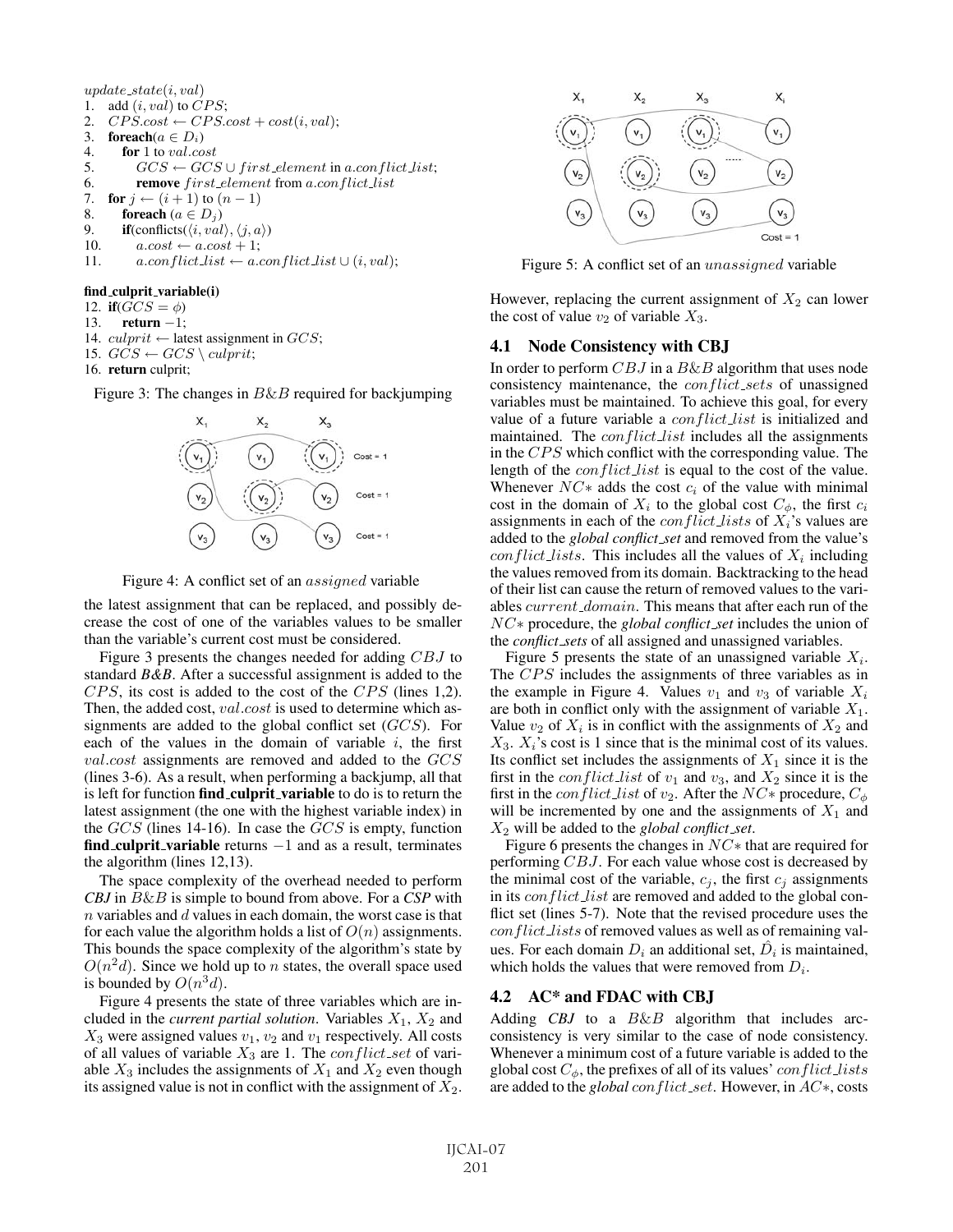$NC^*$ \_B.J $(i)$ 1. for  $j \leftarrow (i+1)$  to  $(n-1)$ <br>2.  $c_j \leftarrow min\_cost(D_j);$ 2.  $c_j \leftarrow min\_cost(D_j);$ <br>
3. **foreach**  $(a \in (D_i \cup \hat{D}))$ 3. **foreach**  $(a \in (D_j \cup D_j))$ <br>4.  $a.cost \leftarrow a.cost - c_j;$ 4.  $a.cost \leftarrow a.cost - c_j;$ <br>5. **for** 1 to  $c_j$ 5. for 1 to  $c_j$ <br>6. GCS 6.  $GCS \leftarrow GCS \cup first\text{.element in } a.\text{conflict}\text{.list};$ <br>7. **remove** first element from a.con flict list: remove  $first$ -element from a.con $flict$ -list; 8.  $C_{\phi} \leftarrow C_{\phi} + c_j;$ <br>9.  $lower_bound \leftarrow C$  $lower_bound \leftarrow CPS-cost + C_{\phi};$ 10. for  $j \leftarrow (i + 1)$  to  $(n - 1)$ <br>11. foreach  $(a \in D_i)$ 11. **foreach**  $(a \in D_j)$ <br>12. **if** $(a \cdot \cos t + low)$ 12. **if**(a.cost + lower\_bound  $\geq$  upper\_bound)<br>13.  $\hat{D}_i \leftarrow \hat{D}_i \cup a$ . 13.  $\overrightarrow{D}_j \leftarrow \overrightarrow{D}_j \cup a;$ <br>14.  $\overrightarrow{D}_i \leftarrow \overrightarrow{D}_i \setminus a;$  $D_j \leftarrow D_j \setminus a;$ 15. return (lower\_bound  $\langle$  upper\_bound);

#### Figure 6: Changes in NC∗ that enable CBJ

of values can be incremented by conflicts with other unassigned values. As a result, the cost of a variable may be larger than the length of its  $conflict_list$ . In order to find the right conflict set in this case one must keep in mind that except for an empty CPS, a cost of a value  $v_k$  of variable  $X_i$  is increased due to arc-consistency only if there was a removal of a value which is not in conflict with  $v_k$ , in some other unassigned variable  $X_j$ . This means that a removal of the last assignment in the CPS would return the value which is not in conflict with  $v_k$ , to the domain of  $X_i$ . Whenever a cost of a value is raised by arc-consistency, the last assignment in the CPS must be added to the end of the value's *conflict\_list*. This addition restores the correlation between the length of the *conflict list* and the cost of the value. The variable's conflict set and the *global conflict set* can be generated in the same way as for  $NC^*$ .

Maintaining a consistent *conflict\_set* in  $FDAC$  is somewhat similar to AC∗. Whenever a cost of a value is extended to a binary constraint, its cost is decreased and its conflict list is shortened. When a binary constraint is projected on a value's cost, the cost is increased and the last assignment in the  $CPS$  is added to its *conflict list*. Caution must be taken when performing the assignment since the constant change in the cost of values may interfere with the min-cost order of selecting values. A simple way to avoid this problem is to maintain for each value a different cost which we term *priority\_cost*. The *priority\_cost* is updated whenever the value's cost is updated except for updates performed by the DAC procedure. When we choose the next value to be assigned we break ties of costs using the value of the *priority\_cost*.

#### 5 Experimental Evaluation

The common approach in evaluating the performance of *CSP* algorithms is to measure time in logic steps to eliminate implementation and technical parameters from affecting the results. Two measures of performance are used by the present evaluation. The total number of assignments and cpu-time. This is in accordance with former work on *Max-CSP* algorithms [Larrosa and Schiex, 2003; 2004].

Experiments were conducted on random *CSPs* of n variables, k values in each domain, a constraint density of  $p_1$ 



Figure 7: Assignments and Run-time of *NC\** and *NC\* CBJ*  $(p_1 = 0.4)$ 



Figure 8: Assignments and Run-time of *AC\** and *AC\* CBJ*  $(p_1 = 0.4)$ 

and tightness  $p_2$  (which are commonly used in experimental evaluations of *Max-CSP* algorithms [Larrosa and Meseguer, 1996; Larrosa *et al.*, 1999; Larrosa and Schiex, 2004]). In all of the experiments the *Max-CSPs* included 10 variables  $(n = 10)$  and 10 values for each variable  $(k = 10)$ . Two values of constraint density  $p_1 = 0.4$  and  $p_1 = 0.9$  were used to generate the  $Max\text{-}CSPs$ . The tightness value  $p_2$ , was varied between 0.7 and 0.98, since the hardest instances of *Max-CSPs* are for high  $p_2$  [Larrosa and Meseguer, 1996; Larrosa *et al.*, 1999]. For each pair of fixed density and tightness (p1, p2), 50 different random problems were solved by each algorithm and the results presented are an average of these 50 runs.

In order to evaluate the contribution of CBJ to *B&B* algorithms using consistency maintenance procedures, the *B&B* algorithm with  $NC*$ ,  $AC*$  and  $FDAC$  was implemented. The results presented show the performance of these algorithms with and without *CBJ*. The NC∗ procedure was tested only for low density problems  $p_1 = 0.4$ , since it does not complete in a reasonable time for  $p_1 = 0.9$ .

The left hand side (LHS) of Figure 7 presents the number of assignments performed by *NC\** and *NC\* CBJ*. For the hardest instances, where  $p_2$  is higher than 0.9,  $NC^*$ *CBJ* outperforms  $NC^*$  by a factor of between 3 at  $p_2 = 0.92$  and 2 at  $p_2 = 0.99$ . The right hand side (RHS) of Figure 7 shows similar results for cpu-time.

The LHS of Figure 8 presents the number of assignments performed by *AC\** and *AC\* CBJ*. For the hardest instances, where  $p_2$  is higher than 0.9,  $AC^*$ *CBJ* outperforms  $AC^*$  by a factor of 2. The RHS of Figure 8 presents the result in cpu-time which are similar but the difference is smaller than for the number of assignments. Note that both performance measures *decrease* for  $p_2$  values above 0.98 for  $AC^*$ *CBJ*. This demonstrates a phase transition [Larrosa and Meseguer, 1996; Larrosa and Schiex, 2004].

Figure 9 presents similar results for the *AC\** algorithm